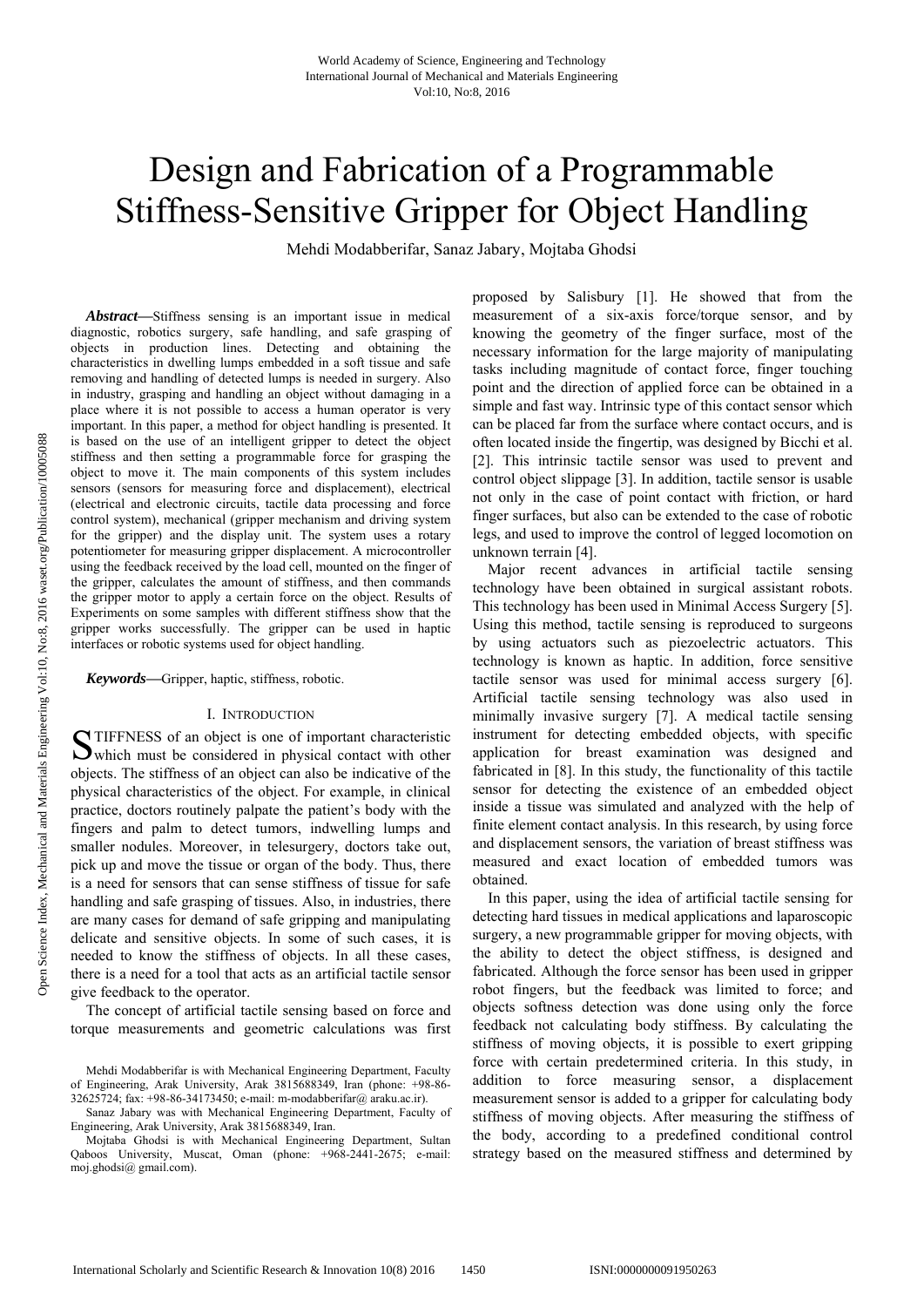user, the gripping force is applied on the moving objects. Finally, the performance of the gripper is evaluated using some samples with specific stiffness.

#### II. DESIGN AND MODELING OF THE STIFFNESS SENSITIVE **GRIPPER**

## A. Governing Equations

The stiffness of a body is a measure of the resistance offered by an elastic body to deformation. For an elastic body with a single degree of freedom, the stiffness is defined as

$$
k = \frac{F}{\delta} \tag{1}
$$

where F is the force applied on the body, and  $\delta$  is the displacement produced by the force along the same degree of freedom. As the objects have different structure and do not follow special model, the governing equations for calculating displacement of two bodies in contact with each other are on the basis of elastic module.

In this paper, stiffness measurement is performed in the direction of applied gripping force. Also, a simple spring is considered as mechanical model for objects. So, for measuring object stiffness, it is nodded to measure applied gripping force and object deformation in same direction of applied force.

## **B.** Mechanical Design of the Gripper

Grippers were designed to increase the power of human hand to grab and pick up objects. By advancing science, the duty of lifting and moving objects on production lines was transferred to the robot and manipulator. This entails designing advanced gripper for the robot end effectors, haptic devices and manipulators. In design and fabrication of stiffness sensitive gripper, the physical contact between gripper fingers and object is so important, and hence, some contact parameters are selected for actuating the gripper fingers. These parameters are gripping force and object deformation in the direction of applied force. So, in addition to the conventional gripping and moving mechanism, designed gripper must be capable of measuring force and displacement in the direction of gripping forces and consequently, this requires the use of sensors for measuring force and displacement inside the gripper body. According to conventional grippers in robots and manipulators, the opening and closing gripper mostly is done using electrical motors and interface mechanisms. For measuring gripping force, it is necessary to place force measurement sensor (load cell) in gripper fingertip where to be in contact with body. It is possible to measure gripper fingertip displacement in various ways. The best method is using displacement sensor inside gripper fingertip; but due to high cost of such sensors, it is possible to use rotary encoders or potentiometer and turn the rotary displacement of motor to linear displacement of gripper fingertip. A processor (microcontroller or PC) is required to measure the object stiffness by interpreting data obtained from sensors and apply force on the object based on its measured stiffness and predefined conditions. In this study, according to

the load cell and potentiometers available on the market, a gripper, which can be installed on a robot arm, was designed. Fig. 1 shows the simple model and related parameters, and Fig. 2 shows the gripper model and dimensions. Gripper and load cell sizes have been chosen to be close to the size of an adult human hand and finger length is proportional to the length of the selected load cell. Fig. 1 is used for calculating gripper fingertip applied force and displacement in terms of rotational angle  $\theta$  and torque M of the electrical motor that used for actuating the gripper.

$$
d_i = b \cos \alpha_i + (a - \frac{e}{\sin \theta_i}) \cos \theta_i
$$
 (2)

where  $\alpha_i$  is

$$
\alpha_i = \sin^{-1} \frac{a \sin \theta_i - e}{b} \tag{3}
$$

On the other hand.

$$
\gamma_i = \sin^{-1} \frac{f + \Delta d}{c} \tag{4}
$$

In this equation,  $f$  is at maximum aperture opening angle of gripper. By rotation of motor from primary angle  $\theta_1$ (maximum opening of the gripper) to  $\theta_2$ , the amount of  $\Delta d = d_1 - d_2$  is added to f. Finally, the linear displacement of gripper fingertip due to object deformation is obtained from:

$$
\Delta L = \frac{j}{k} \Delta g \tag{5}
$$

where

$$
\Delta g = 2c(\cos \gamma_1 - \cos \gamma_2) \tag{6}
$$

The gripping force  $F$  at the gripper fingertip is obtained from

$$
F = \frac{Mk \sin \theta \cot \gamma}{aj} \tag{7}
$$



Fig. 1 The simplified model and its parameters of designed gripper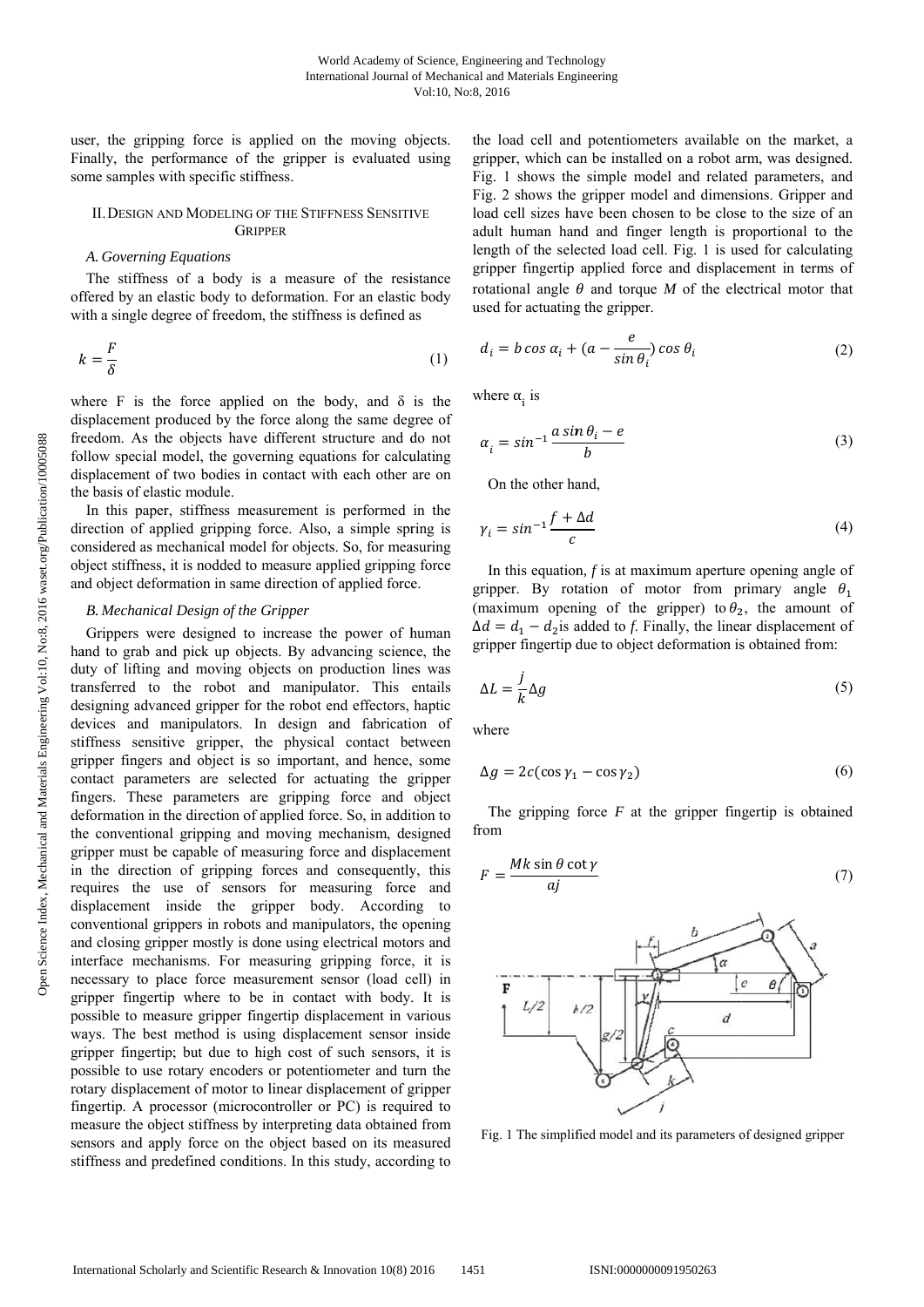World Academy of Science, Engineering and Technology International Journal of Mechanical and Materials Engineering Vol:10, No:8, 2016



Fig. 2 Gripper model and its dimensions



Fig. 3 Block diagram of the performance of stiffness-sensitive gripper for handling objects

For implementing experiments, a handle and base was designed, so that the gripper can pick up objects on a laboratory scale.

#### C. Control Strategy

Fig. 3 shows the functional block diagram of the stiffness sensitive gripper for handling objects. As is shown in this figure, the main components of the stiffness sensitive gripper are sensors (including force and displacement measuring sensors), mechanical parts (including hardware of tactile sensor system, gripper, handle and base), electrical components (including electronic circuits and data processing systems) and output display. By sending a command from the operator to the gripper, gripper motor operates and the gripper fingers are closed. As the gripper finger touches the object, both measured gripping force by loadcell and the gripper

fingertip displacement by the rotary potentiometer, is sent to the processor at the same time. Considering (1), because of greater elastic modulus of loadcell in comparison to selected spring, the amount of measured displacement can be considered only for spring. Data processing system calculates the object stiffness based on the measured gripping force and gripper fingertip displacement and then, according to a predefined control strategy, controls gripping force. Gripping force depends on object stiffness and gripper application. Table I shows the control strategy which was used in this project. The applied force on the object in this research has been chosen based on the selected loadcell. It is clear that for applications that require greater gripping force, it is necessary to use appropriate load cell and electrical motor.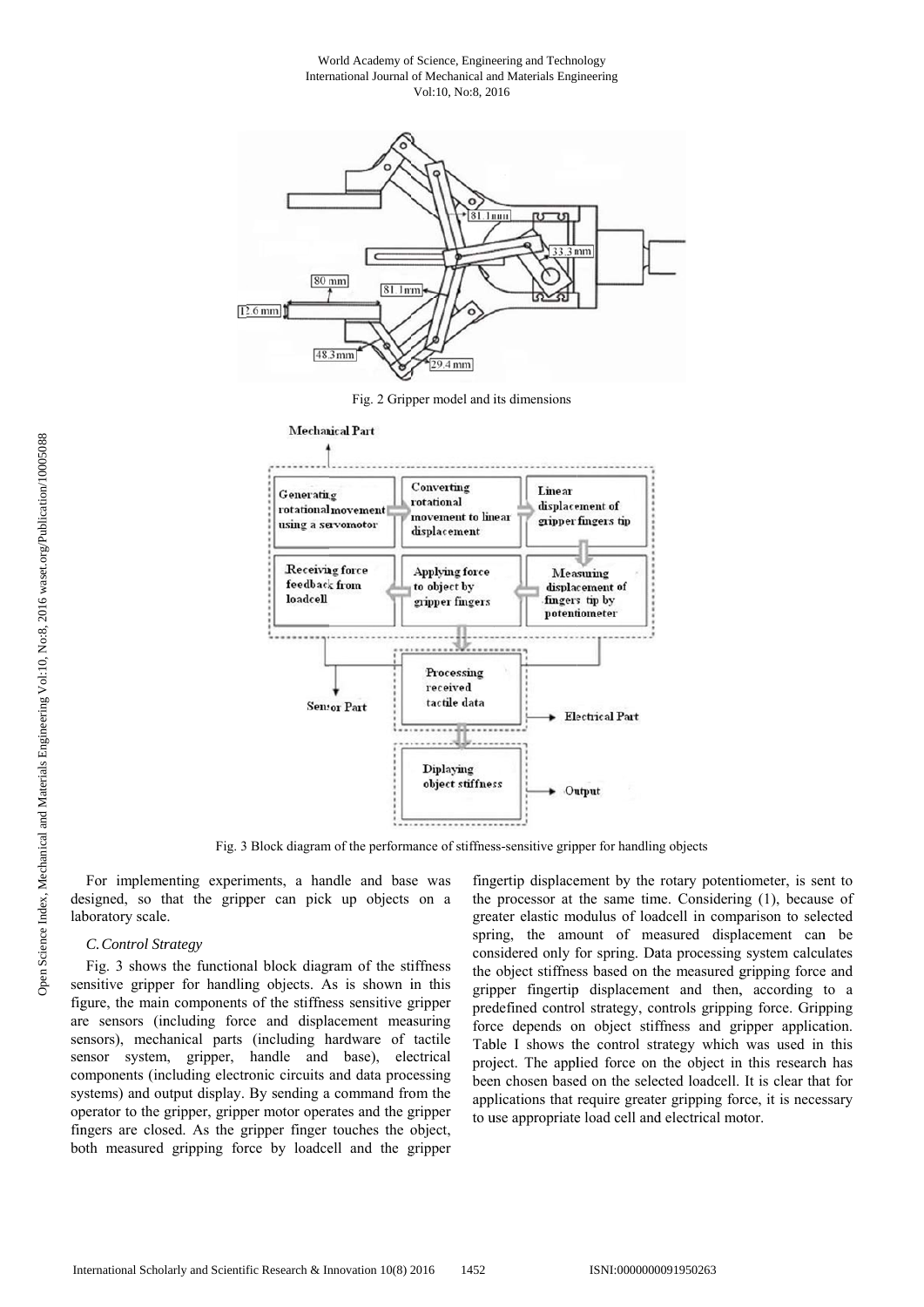## III. FABRICATION OF THE STIFFNESS-SENSITIVE GRIPPER

Fig. 4 shows the fabricated and assembled gripper. The selected loadcell for this gripper is a single base type and was assembled on the gripper jaws. The load capacity is 5 kg. Selected electric motor to open and close the gripper fingers is a DC motor model 9805MG with torque of 25 kg.cm and working voltage of 6 V. A rotary potentiometer (model B5K) was installed on the axis of gripper for measuring motor rotation and converting it to linear displacement of the gripper finger tips. Electrical part of the system consists of a processor for processing haptic information received from force and displacement measurement sensors. The processor sends these data to gripper motor and display unit after processing. The system processor is a AVR microcontroller (ATmega 128A). Force Control Strategy for gripping has been written in C programming software and was sent to the microcontroller using a programmer. To monitor, control and adjusting the

gripper parameters, a control program was written in C software. The program is designed so that when the computer is connected to the gripper controller electrical board by using a USB cable; it is known and connected to. In program displays, the graph of potentiometer output values versus time, gripper fingers displacement versus time, measured force versus time is shown and finally stiffness is calculated for each object. The program allows user to reset the system. Fig. 5 shows the experimental set-up.

| <b>TABLEI</b><br><b>FORCE CONTROL STRATEGY</b> |                 |                               |  |  |  |  |
|------------------------------------------------|-----------------|-------------------------------|--|--|--|--|
| Stiffness of object (N/mm)                     | Object category | Applied force to object $(N)$ |  |  |  |  |
| 0.1 < k < 0.2                                  | Very soft       | $2 - 3$                       |  |  |  |  |
| 0.2 < k < 0.4                                  | Soft            | $3-5$                         |  |  |  |  |
| 0.4 < k < 0.6                                  | Middle          | $5 - 6$                       |  |  |  |  |
| 0.6 < k < 0.8                                  | Hard            | $6 - 7$                       |  |  |  |  |
| 0.8 < k                                        | Very hard       | $7 - 8$                       |  |  |  |  |



Fig. 4 Fabricated stiffness-sensitive gripper

## IV. PERFORMANCE EVALUATION OF THE FABRICATED **STIFFNESS-SENSITIVE GRIPPER**

For evaluating the performance of the fabricated stiffness sensitive gripper, three springs with different stiffness were selected. The stiffness of these springs was shown in Table II. To evaluate the performance of the gripper, the stiffness of each spring was measured three times (to demonstrate repeatability of the gripper clamping action) by the gripper. Results of experiments are shown in Figs. 6-8. The vertical axis in Figs. 6-8 represents the force of the gripper fingers to the spring and the horizontal axis represents the length of the spring at any moment. To eliminate the effect of noises in measurements, the amount of compression force of springs was considered from 0.3 N and the stiffness was calculated after this point. The force control is based on the measured stiffness.

As can be seen in Table III, the values of measured Stiffness in springs 2 and 3 are close to the true value and in spring 1 is further so that the gripper controller detected it as a soft spring. The main reason for this difference between the measured and actual values of stiffness is the clearance between the gripper connections. By using displacement sensor at gripper fingertip, it is possible to reduce this error. Another reason for this error is spring buckling.

**TABLE II** THE SPRINGS STIFFNESS USED FOR EVALUATING THE PERFORMANCE OF THE **G**<sub>D</sub>IDDED</sub>

|                 | $\sum_{i=1}^{n}$ |          |          |  |  |
|-----------------|------------------|----------|----------|--|--|
|                 | Spring-1         | Spring-2 | Spring-3 |  |  |
| Stiffness(N/mm) | 0.48             | 0.53     | () 4     |  |  |

#### **V.CONCLUSIONS**

In this paper, a stiffness sensitive gripper for moving objects in robotic and Haptic systems was introduced. The gripper having force and displacement sensors was able to calculate the stiffness of objects and based on a programmable control strategy applied gripping force on objects.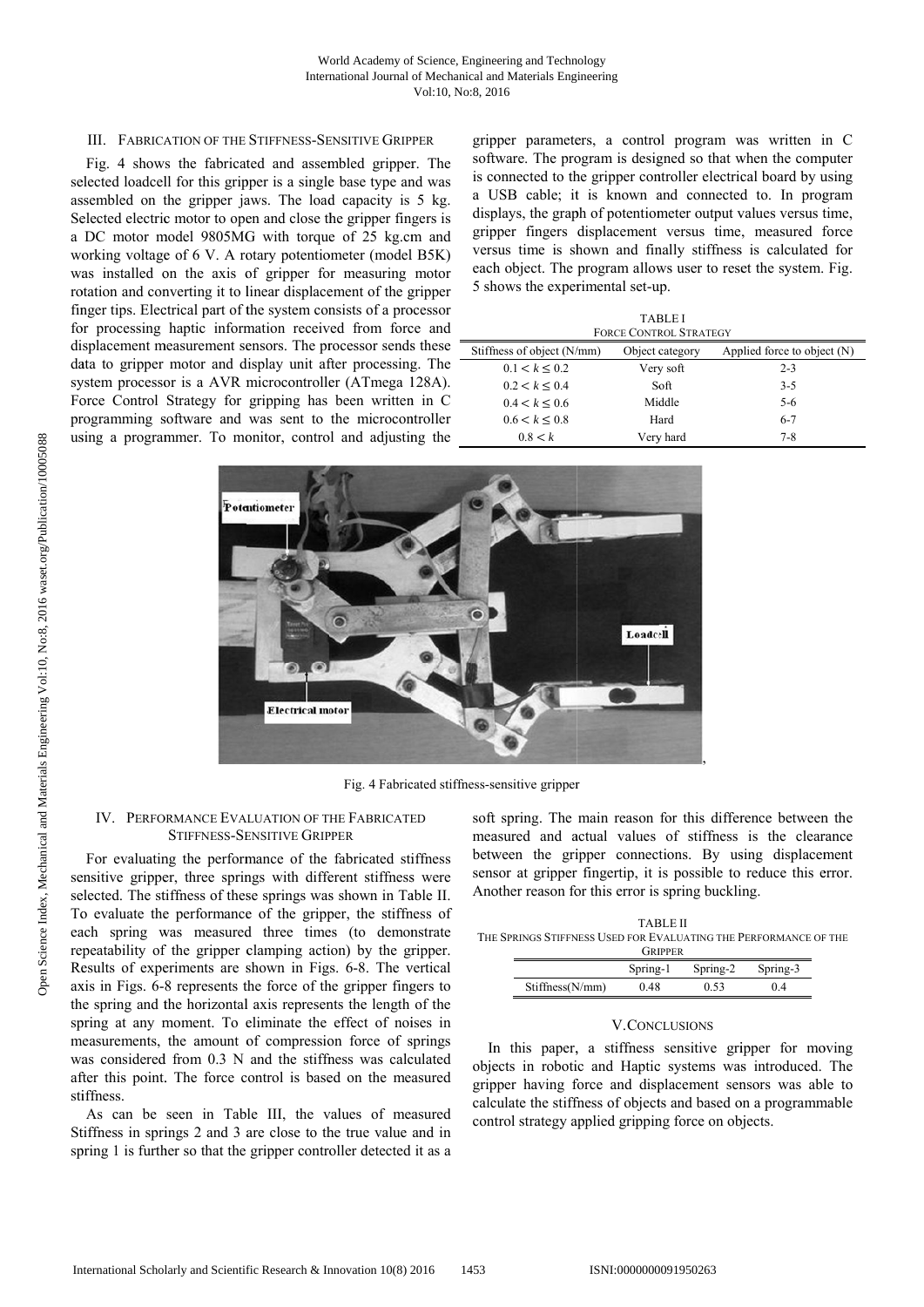#### World Academy of Science, Engineering and Technology International Journal of Mechanical and Materials Engineering Vol:10, No:8, 2016



Fig. 5 Fabricated set-up for experiments

The performance of the fabricated stiffness sensitive gripper was evaluated using some spring with different stiffness. The results of experiments show repeatable measured stiffness by the fabricated gripper. Also, the measured stiffness was close to actual values and errors resulting from the clearance between the gripper connections and buckling springs were observed during measurement. This gripper can be used in robotic systems and manipulators for handling delicate objects. Other application of this gripper is in surgical assistant robots for gripping and picking up the sensitive tissues of the human body.

**TABLE III** TYPICAL SPRINGS STIFFNESS MEASURED BY GRIPPER

|                                | $Run-1$ | $Run -2$ | Run -3 |
|--------------------------------|---------|----------|--------|
| Stiffness of spring- $1(N/mm)$ | 0.40    | 0.33     | 0.40   |
| Stiffness of spring- $2(N/mm)$ | 0.52    | 0.52     | 0.47   |
| Stiffness of spring- $3(N/mm)$ | 0.38    | 0.38     | 0.35   |



Fig. 6 Measured stiffness by fabricated stiffness-sensitive gripper for spring-1



Fig. 7 Measured stiffness by fabricated stiffness-sensitive gripper for spring-2



Fig. 8 Measured stiffness by fabricated stiffness-sensitive gripper for spring-3